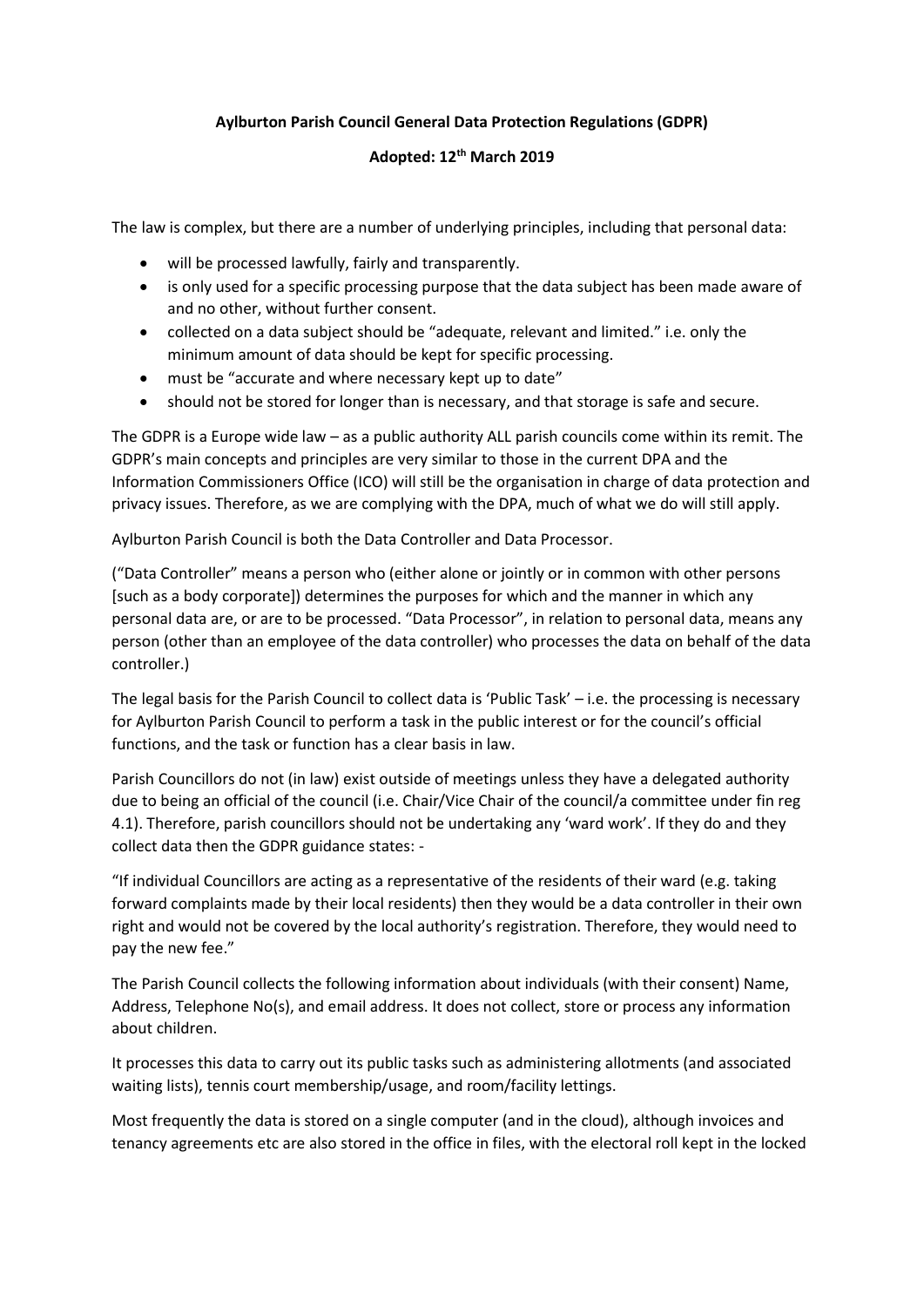safe. The office is kept locked when not occupied and has security shutters. Desk drawers and filing cabinets are lockable.

The computers and systems are password protected, with separate passwords for access to the cloud storage, and protected by a firewall. The officers' wired and wireless communications are on a separate clean network, hidden behind the firewall. System security was set up by an expert and is maintained under an annual service contract.

As a general matter the parish council does not share or transport this information and it doesn't hold any sensitive data (sexuality, political beliefs etc). Therefore, a Data Protection Impact Assessment is not required by law.

The GDPR requires that personal data shall be:

(a) processed lawfully, fairly and in a transparent manner;

(b) collected for specified, explicit and legitimate purposes and not further processed in a manner that is incompatible with those purposes. This means that individuals should be told what you are going to do with their personal data before you use it and consent to such use;

(c) adequate, relevant and limited to what is necessary in relation to the purposes for which they are used;

(d) accurate and, where necessary, kept up to date. Personal data that is found to be inaccurate should be deleted or corrected without delay. All personal data should be periodically checked to make sure that it remains up to date and relevant;

(e) kept in a form which permits identification of data subjects for no longer than is necessary for

the purposes for which the personal data are processed. For instance, records of pastoral care discussions should not be kept for a number of years without justification. Records could be kept, for instance, if all identification features were removed, referred to as "anonymisation"; and

(f) kept securely. Personal data storage should be safe and secure – in lockable filing cabinets or in password protected computer files. Names and addresses of individuals should not be left unattended.

Individuals who have data collected about them have the following rights:

- Right to be informed
- Right of access
- Right to rectification
- Right to erasure
- Right to restrict processing
- Right to data portability
- Right to object
- Rights related to automated decision making including profiling

AYLBURTON PARISH COUNCIL has to publish a data privacy notice, which is reproduced below.

#### **AYLBURTON PARISH COUNCIL DATA PRIVACY NOTICE**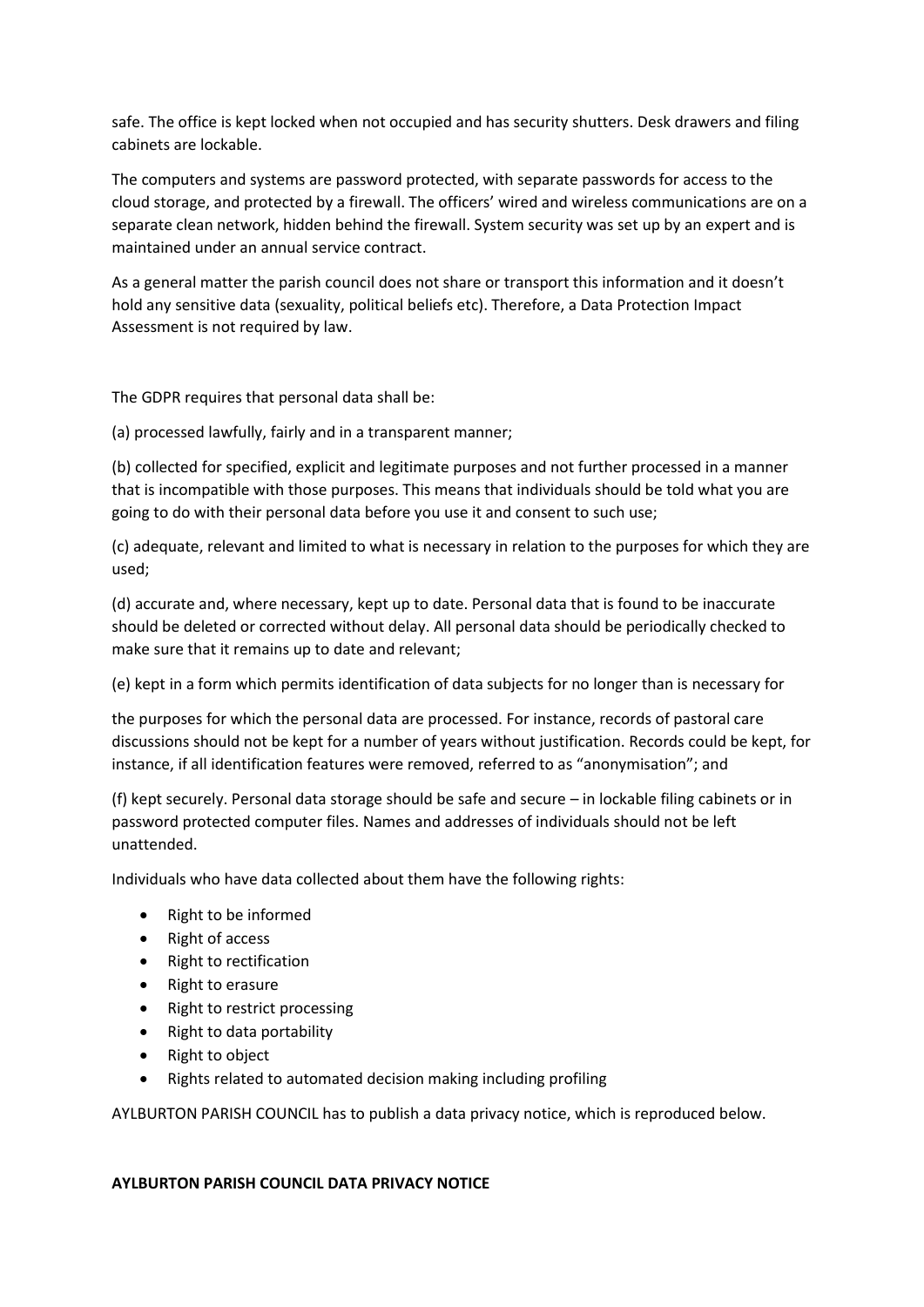### **1. Your personal data – what is it?**

Personal data relates to a living individual who can be identified from that data. Identification can be by the information alone or in conjunction with any other information in the data controller's possession or likely to come into such possession. The processing of personal data is governed by the General Data Protection Regulation (the "GDPR").

### **2. Who are we?**

Aylburton Parish Council is the data controller (contact details below) and data processor. This means it decides how your personal data is processed and for what purposes and undertakes the processing of that data.

### **3. How do we process your personal data?**

Aylburton Parish Council complies with its obligations under the GDPR by keeping personal data up to date; by storing and destroying it securely; by not collecting or retaining excessive amounts of data; by protecting personal data from loss, misuse, unauthorised access and disclosure and by ensuring that appropriate technical measures are in place to protect personal data.

We use your personal data for the following purposes: -

- to enable us to provide a service for the benefit of the public in a particular geographical area as defined by the Electoral Commission;
- to administer financial records of the hiring of our chargeable facilities;
- to manage our employees and volunteers;
- to maintain our own accounts and records;
- to inform you of news, events, activities being run by the parish council;

4. What is the legal basis for processing your personal data?

- Public Task is the legal basis of our data handling.
- Processing is necessary for carrying out legal obligations in relation to managing the letting of our facilities or under employment, social security or a collective agreement.
- There is no disclosure to a third party without consent.

## **5. Sharing your personal data**

Your personal data will be treated as strictly confidential and will only be shared with other officers of the council in order to carry out a function or for purposes connected with the council. We will only share your data with third parties outside of the parish council with your consent.

#### **6. How long do we keep your personal data?**